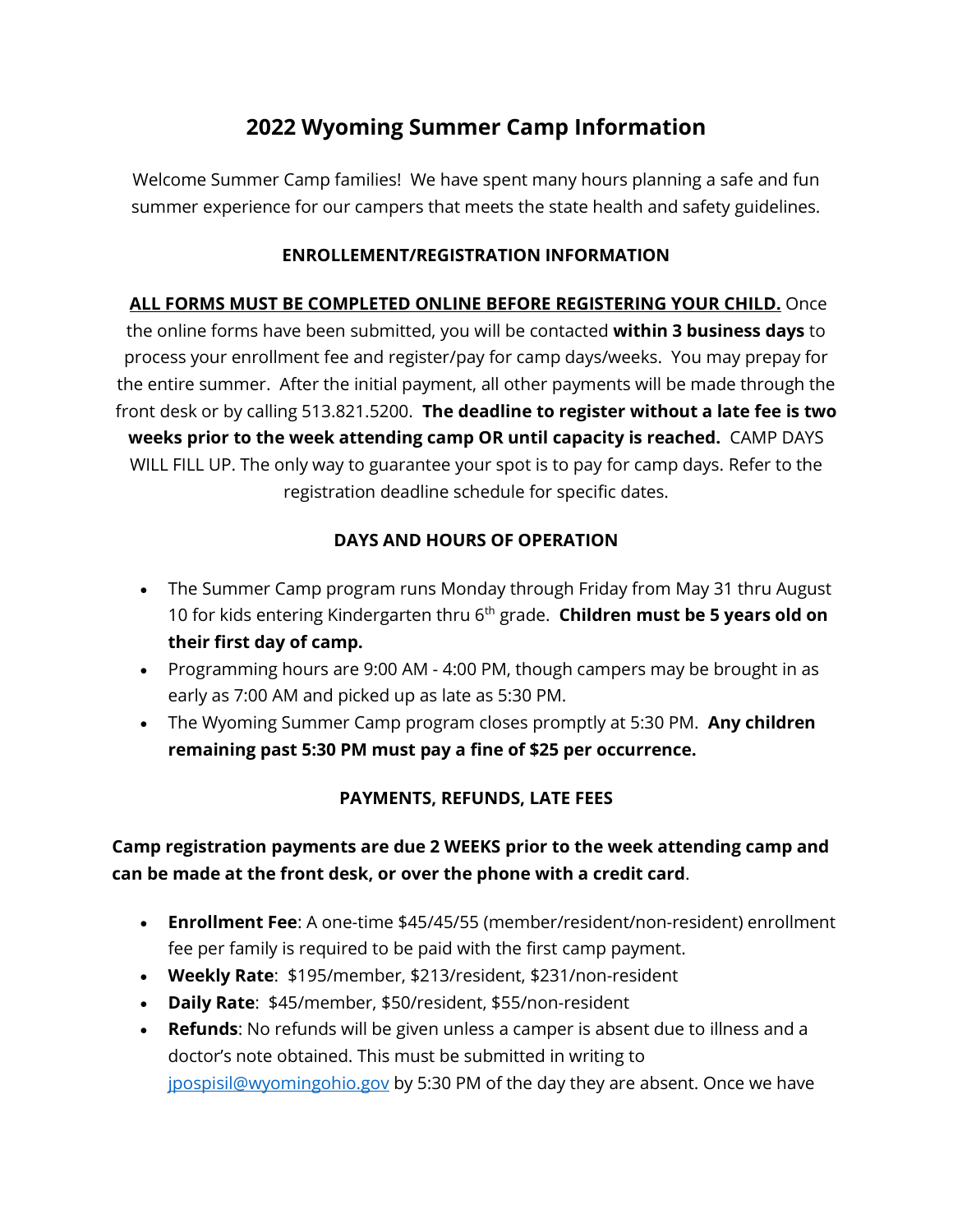received the doctor's note, a pro-rated refund in full for the days missed, will be provided.

- **Late Fees**: A late fee of \$15 per transaction/family will be assessed if registered after the **THURSDAY TWO WEEKS PRIOR** to the week attending camp. You will not be able to register for camp the Friday before the week attending camp.
- **Transfers**: No transfers of days are allowed.

| Camp Week              | <b>Registration Deadline</b> | Last Day to Register w/ Late Fee |
|------------------------|------------------------------|----------------------------------|
| Week 1 May 31-June 3   | May 19                       | May 26                           |
| Week 2 June 6-10       | May 26                       | June 2                           |
| Week 3 June 13-17      | June 2                       | June 9                           |
| Week 4 June 20-24      | June 9                       | June 16                          |
| Week 5 June 27- July 1 | June 16                      | June 23                          |
| Week 6 July 5-8        | June 23                      | June 30                          |
| Week 7 July 11-15      | June 30                      | July 7                           |
| Week 8 July 18-22      | July 7                       | July 14                          |
| Week 9 July 25-29      | July 14                      | July 21                          |
| Week 10 August 1-5     | July 21                      | July 28                          |
| Week 11 August 8-9     | July 28                      | August 4                         |

#### **Please see the registration deadline schedule below to avoid late fees.**

#### **FOOD**

- **Campers MUST bring a packed lunch each day, unless otherwise noted.**
- **All campers must bring a water bottle labeled with their name.**
- An afternoon snack will be provided, and concession cards are available for purchase to use at the pool in the afternoon. Concession cards are \$15 per card and can be purchased at the front desk, or by calling 513.821.5200.
- Please note we are NOT a nut free facility*.*

# **SWIMMING**

• Each camper will be required to pass a water safety test prior to swimming in the pool. Children identified as non-swimmers on the "About My Child Information Sheet" will not be tested and will automatically receive a blue band.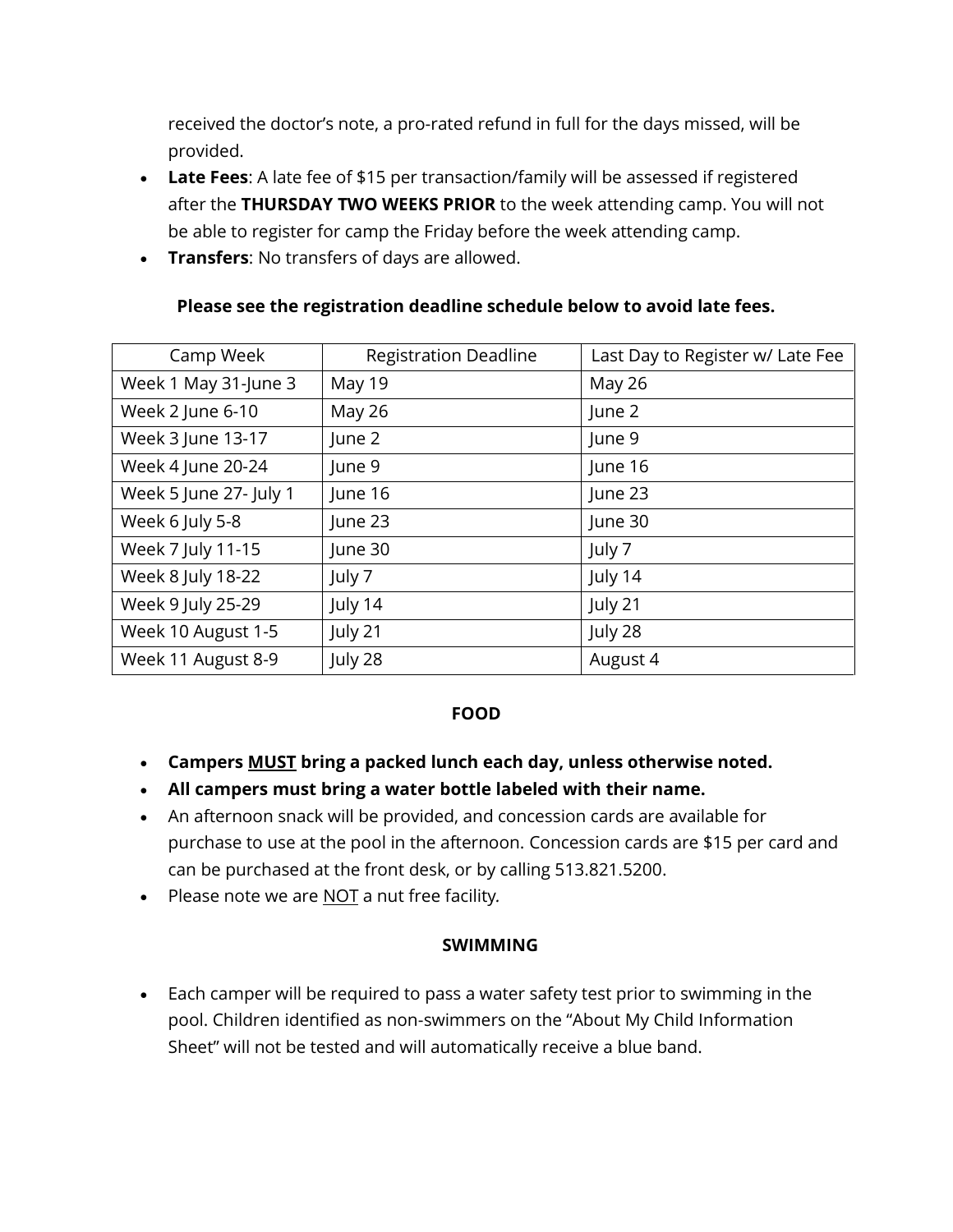- The test is administered by the pool staff. It will determine what areas of the pool are safe for your child to swim in based on their swimming ability. Please advise the Camp Coordinator if you have any questions.
- Once a camper has taken the swim test, they will receive a colored bracelet to wear when swimming.
	- o Green: Permitted to swim everywhere.
	- $\circ$  Yellow: Can swim where they can stand/touch.
	- o Pink: Must wear a life jacket.
- Each camper should bring a swimsuit, towel, sunscreen, and goggles (if they would like) every day for swimming. Each item must be clearly marked with the name of the child. **Each child must have their own bottle of sunscreen.**
- **Please apply sunscreen before each camper is dropped off at camp.** We will reapply sunscreen when we are going to the pool. Each camper 3rd grade and younger will have sunscreen applied by a counselor. Campers' 4th grade and older will be permitted to apply their own sunscreen under the supervision of a counselor.

# **FIELD TRIPS**

- Field Trips will take place on Thursdays unless otherwise noted. All campers registered for camp on Thursday MUST attend the field trip.
- Each camper is expected to wear the official camp shirt for all field trip days. Any camper attending without the required shirt may be charged for an additional shirt. Shirts will be handed out on the first field trip day.
- Please check the field trip schedule for details and additional fees.

# **ILLNESS, MEDICATIONS, EMERGENCIES**

- Illness: Parents will be notified if their child exhibits signs of illness (fever, vomiting, diarrhea, etc.) and will need to be picked up from camp. The camper will not be eligible to return to camp until they are 24 hours symptom free or have been released by a doctor. Parents will be notified of any presence or outbreak of illness.
- Medications: A Summer Camp Coordinator will administer medication to children with a completed medication form. A prescription medication will not be administered if we do not have on file an "administration of medication" form from the doctor on record. DO NOT send any medication to Summer Camp with your child. All medication must be delivered to the Coordinator on duty.
- Emergencies: In the case of a medical emergency the staff is directed to call 911 IMMEDIATELY and then notify the parent. An incident report will be completed for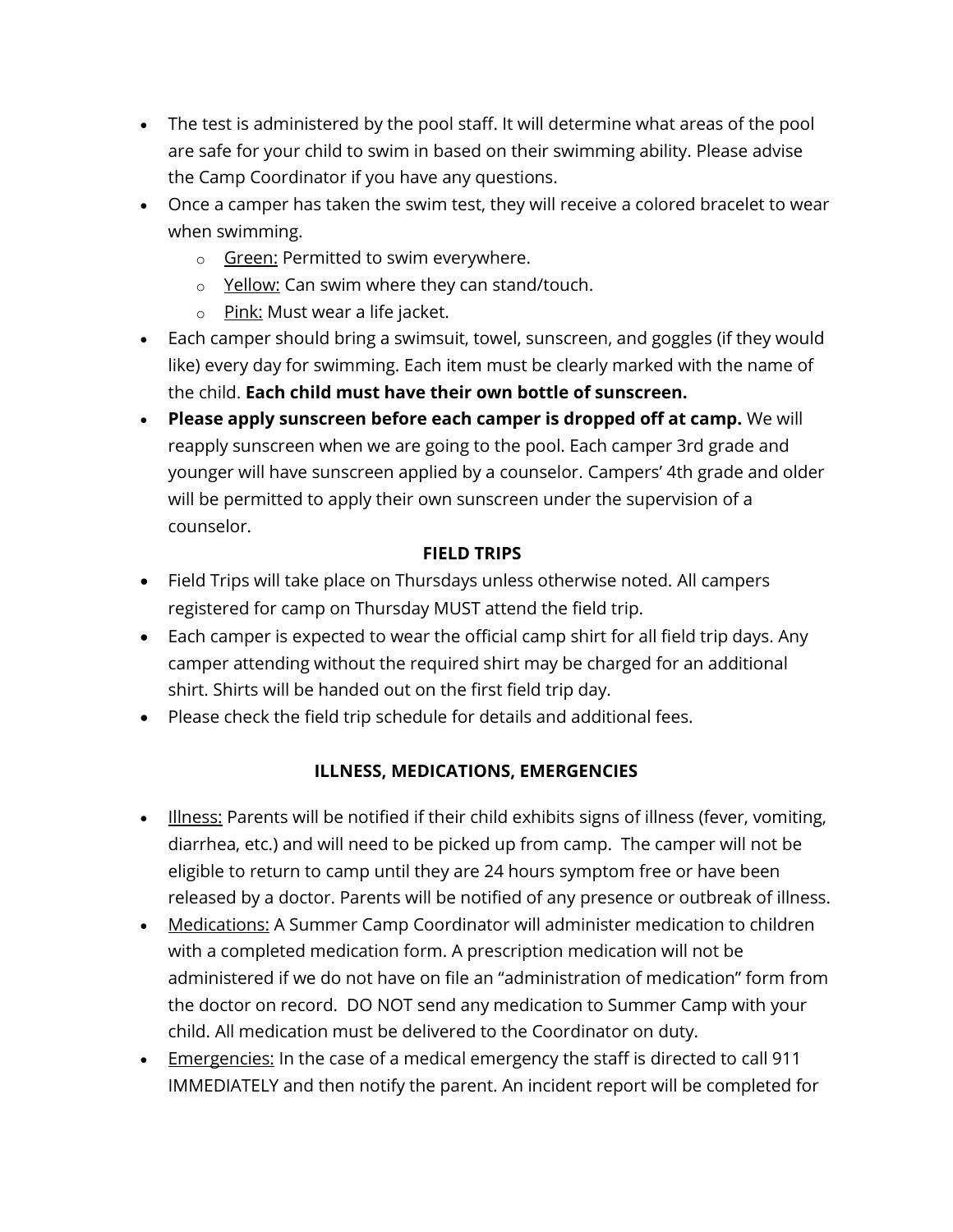any incident and a copy will be given to the parent. A staff member certified in CPR and First Aid is always on duty.

# **BEHAVIOR POLICY: Absolutely no bullying will be tolerated.**

- **Behavior**: Students enrolled in the Summer Camp program are expected to follow rules of good behavior and treat one another with courtesy and respect. Discipline will be handled with kindness, consistency and understanding with the rules being made very clear with each camper. However, to assist counselors with inappropriate behavior, progressive discipline guidelines have been established. These procedures are to ensure the safety and welfare of all participating children and staff.
- Our expectation is to assist children in making appropriate choices, but, when necessary, the following steps will be taken:
	- o **(Level 1)** Verbal correction or warning.
	- o **(Level 2)** Removal from current activity and a verbal notification to parent that this is a Level 2 behavior problem.
	- o **(Level 3**) Meeting with Camp Coordinator, and discipline form given to the parent.
	- o **(Level 4)** Meeting with Camp Director, discussion with the parent, child will be excluded from the program for one day, and a discipline form will be given to the parent.
	- o **(Level 5)** Removal from the program.

# **MISCELLANEOUS**

- It is our desire to have a 10:1 ratio for campers to counselors. All campers will need to be signed in and out each day by an adult. Only those listed on the Camper's Information Sheet will be permitted to pick up a child. Campers are not permitted to walk home by themselves. Should an emergency arise where someone other than those listed on the form need to pick up a camper, the parent will need to call the front desk at 513.821.5200 with the necessary information.
- **Dress**: Most of our activities are held outside. Please be sure your child is dressed weather-appropriate each day. Tennis shoes are recommended for daily wear, but flip flops or sandals may be worn, unless otherwise noted. Please put your child's name on every item they bring to camp, including their water bottle.
- **Personal Items**: Electronic devices will only be permitted until 9:00 AM or after 4:00 PM during the Summer Camp day. Anyone bringing such items to camp do so at